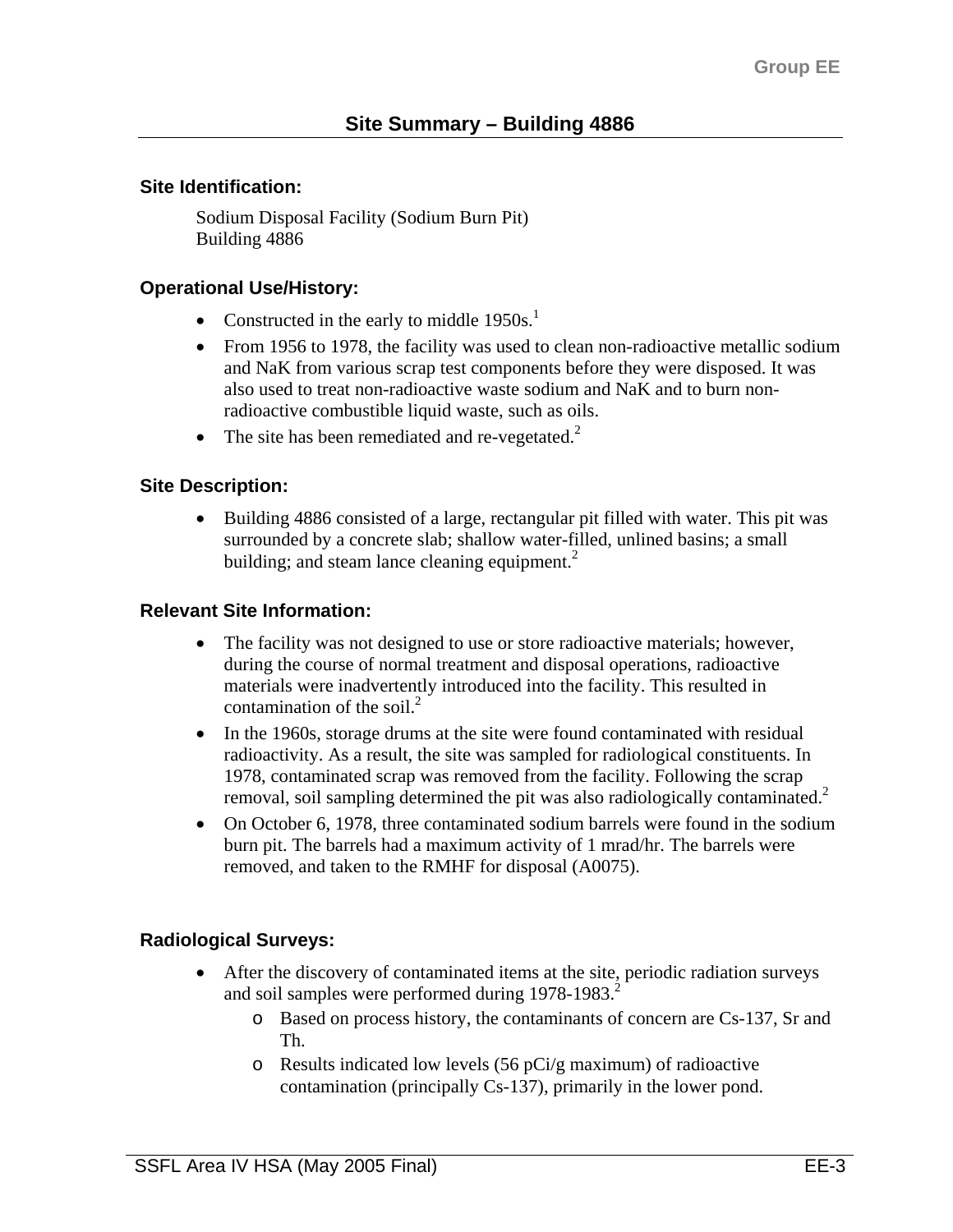- o Contamination was not identified in areas outside the ponds.
- A comprehensive radiological survey was performed by Rocketdyne in 1987- 1988 in areas surrounding the two open pits.<sup>3</sup>
	- o No evidence of radiological contamination was found in surrounding areas.
	- o Ambient gamma limits:  $5 \mu R/hr$  above background.
	- o Soil activity limits: 46 pCi/g alpha, 100 pCi/g beta.
	- o Water activity concentration limits:  $1x10^{-4} \mu$ Ci/ml alpha,  $1 \times 10^{-5} \mu$ Ci/ml beta.
- In 1991, the California Regional Water Quality Control Board (RWQCB) issued an order under the California Toxic Pit Cleanup Act (TPCA) to remove all chemically contaminated material from the lower pond.
- A radiological survey to establish baseline levels of radioactivity at the burn pit was performed by Rocketdyne in 1992, including the upper and lower ponds, the western area, and northern drainage areas.<sup>4</sup>
	- o Elevated radiation levels were found in the lower pond, with a maximum of 27.5 µR/hr (approximately twice natural background levels).
- In 1992, all soil from the lower pond was excavated down to bedrock. Hazardous, radioactive and mixed waste soils were separated from clean soil for disposal offsite.
- On March 24, 1993, the California Regional Water Quality Control Board (RWQCB) sampled the lower pond to confirm all contamination had been removed.<sup>5</sup>
	- o All analyses indicated that only background levels of radioisotopes remained.
- In 1993, Rocketdyne performed limited excavation in the upper pond and western areas based on locations of identified buried debris.
	- o Although most of the soil was clean, some soil and debris was identified as contaminated and disposed of as radioactive waste. Contaminants found in the radiological waste soil included Cs-137, Sr-90, uranium isotopes, thorium isotopes, plutonium isotopes and tritium.
- On June 10, 1993, the California Department of Health Services (DHS) took confirmation soil samples from the lower pond and upper pond. $6,7$ 
	- o No contamination above natural background was found.
- Rocketdyne performed a final radiation exposure survey of the facility in 1994.<sup>8</sup>
	- o No contamination was detected.
- In 1995, an independent contractor (ICF Kaiser) performed soil and bedrock sampling of the upper pond, lower pond, western area and both drainage channels. The Oak Ridge Institute of Science and Education analyzed these samples.<sup>2</sup>
	- o The majority was at or below background levels.
	- o Three samples (out of 78) were slightly above background for the area (Maximum contamination was 0.57 pCi/g of Cs-137), but well below regulatory agency approved residential cleanup standards.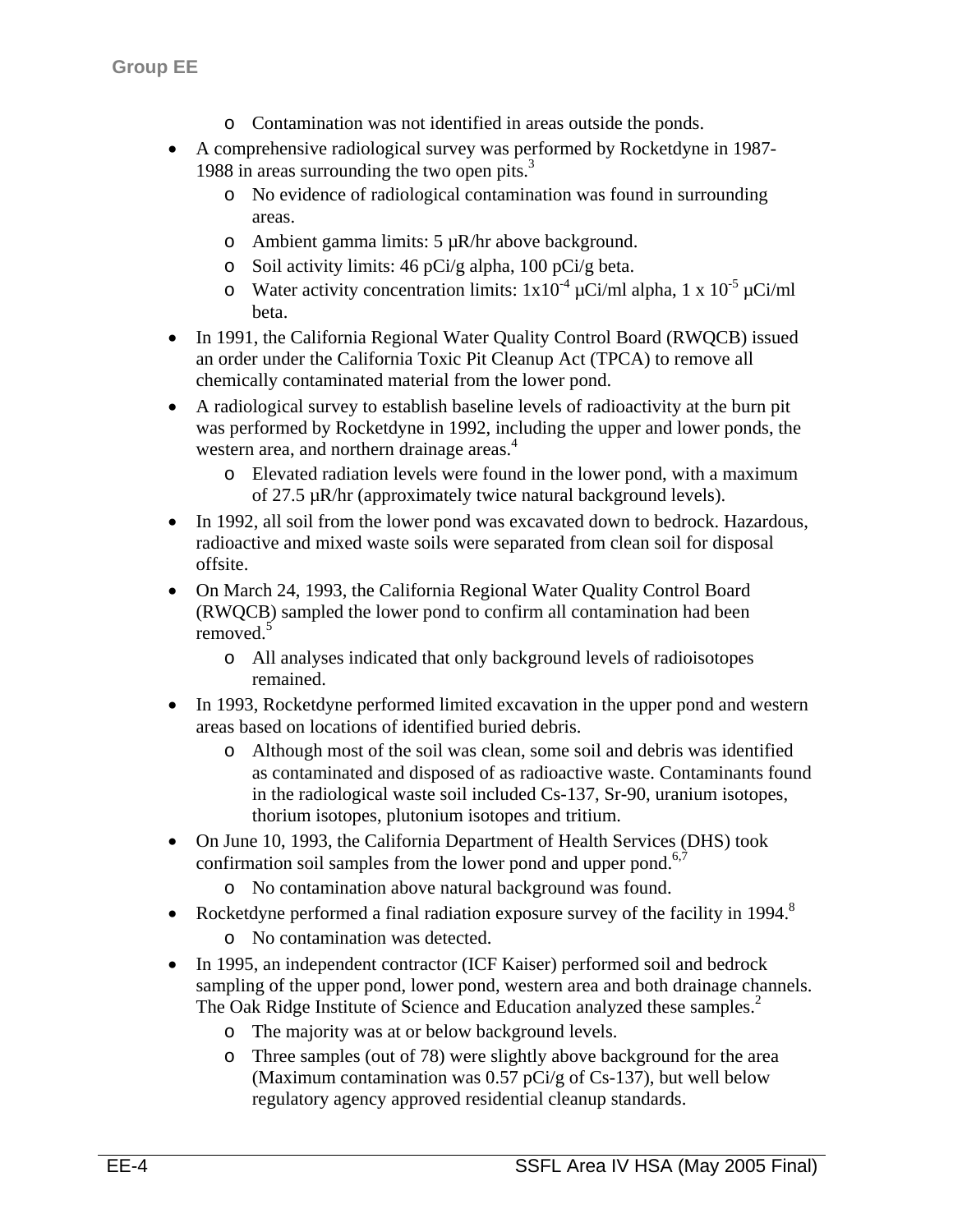- o Rocketdyne prepared and submitted a soil sample report to DHS that recommended release of the facility for unrestricted use.<sup>9</sup>
- During the 1996 Area IV Radiological Characterization Survey, soil samples were taken at six different locations in the vicinity of the Former Sodium Disposal Facility (FSDF). None of the measurements were distinguishable from background and all the measurements were below the acceptable concentration levels established by Boeing and presented in document N001SRR140131.<sup>10</sup>
- On July 26, 1996, DHS took soil samples from the lower pond and drainage channels. $^{11}$ 
	- o Results showed no radiological contamination above background.
- On September 16, 1997, DHS took soil samples (surface and sub-surface core samples) from the upper pond and western area.<sup>12,13</sup>
	- o Results showed no radiological contamination above background.
- Following confirmation sampling, the area was backfilled and revegetated.

#### **Status:**

- The site has been remediated and revegetated.
- DHS released the facility for unrestricted use in May  $1998$ .<sup>14,2</sup>

#### **References:**

- 1- SSFL Area IV, ETEC Industrial Planning Maps, 1962-1992.
- 2- DOE Document, RD99-179 DOE/CD-ETEC-4886, "Draft Docket For The Release Of Building 4886 As Part Of The ETEC Closure," September 1999, Revised 2000.
- 3- ETEC Document, GEN-ZR-0004, "Radiological Survey of the Sodium Disposal Facility – Building T886," June 27, 1988.
- 4- Rocketdyne Report, N704SRR990034, "Baseline Radiological Survey of the Sodium Disposal Facility (T886)," August 31, 1992.
- 5- RWQCB, no document number, "Summary Table of CEP Results of Samples Taken by RWQCB," March 24, 1993.
- 6- California DHS/RHB, Internal memorandum, "Soil Released from Lower Pond of Sodium Burn Pit at SSFL," from S. Hsu, June 17, 1993.
- 7- DHS/RHB Laboratory Results, February 14, 1994.
- 8- Rocketdyne Report, 886-ZR-0007, "Post-Remediation Ambient Gamma Radiological Survey of the Former Sodium Disposal Facility (T886)," January 5, 1995.
- 9- Rocketdyne Report, 886-ZR-0009, "Post-Remediation Soil Sampling and Analysis for the Former Sodium Disposal Facility (T886)," Revision A, April 8, 1997.
- 10- Rocketdyne Report, A4CM-ZR-0011, "Area IV Radiological Characterization Survey Final Report," August 15, 1996.
- 11- California DHS/RHB, Internal memorandum, "Comparison of Soil Results for Sodium Burn Pit Area," from H. Kocol to F. Toyoma, December 30, 1996.
- 12- California DHS/RHB, Survey Report, "Confirmatory Survey: Soil Samples from the Former Sodium Disposal Facility," September 16, 1997.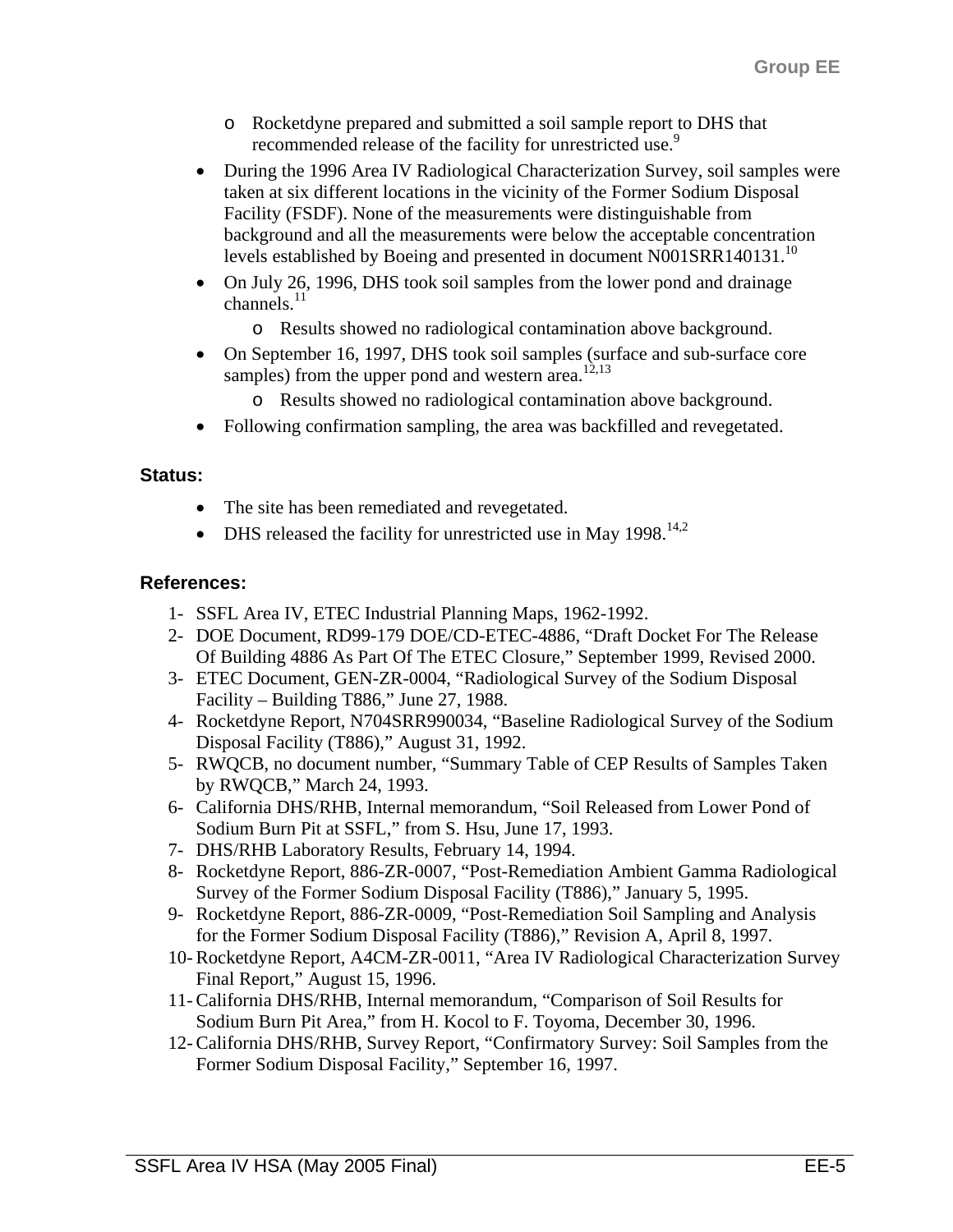- 13- California DHS/RHB, Internal memorandum, "Former Sodium Disposal Facility Located at Area IV Santa Susana Field Laboratory – ETEC," from R. Lupo to F. Toyoma, May 1, 1998.
- 14- DHS/RHB, letter, "Confirmation of the release of the Sodium Disposal Facility for unrestricted use," from G. Wong (DHS/RHB) to P. Rutherford. May 15, 1998.
- 15- Historical Site Photographs from Boeing Database.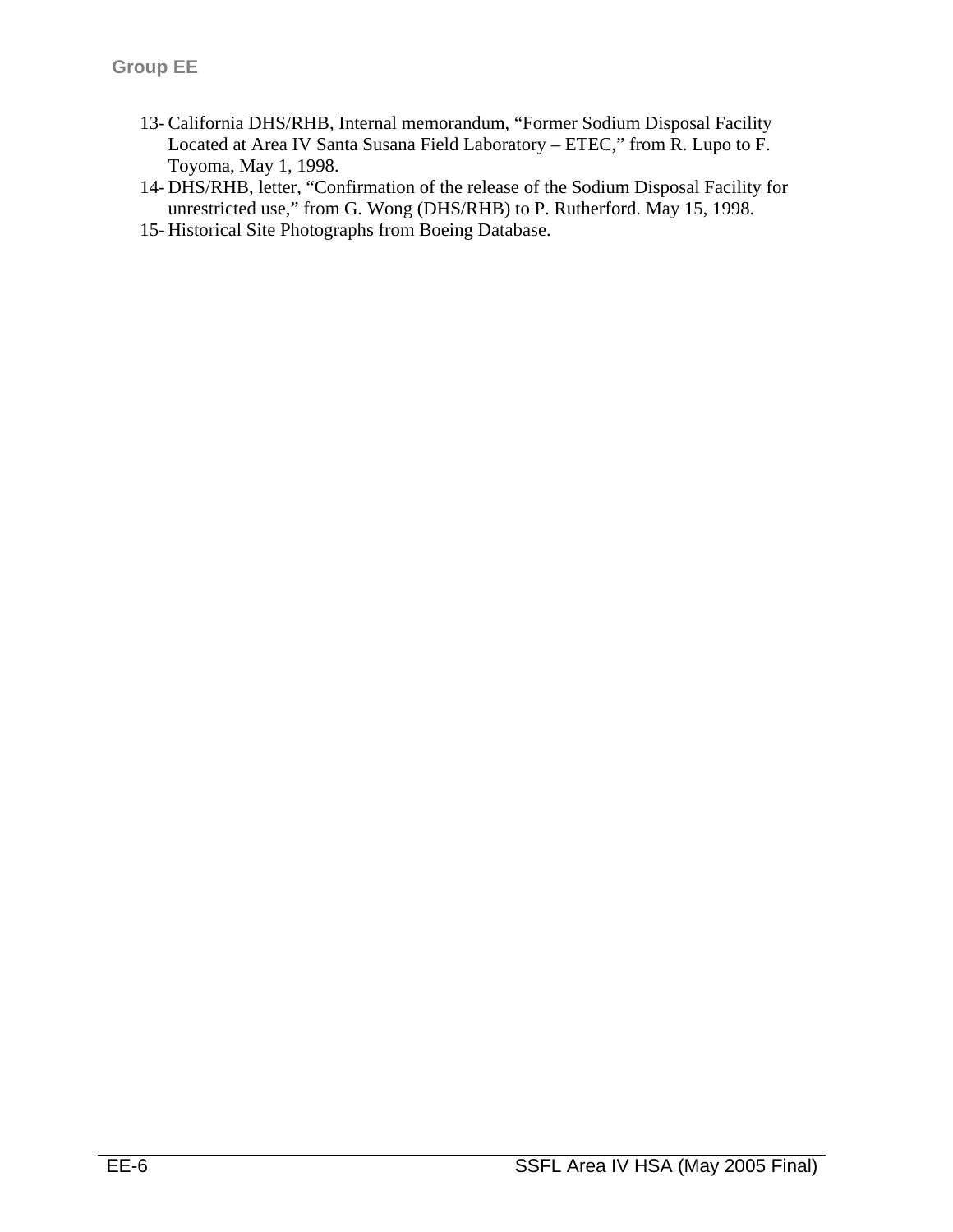**Group EE** 



**Photograph – Building 4886 and Surroundings**